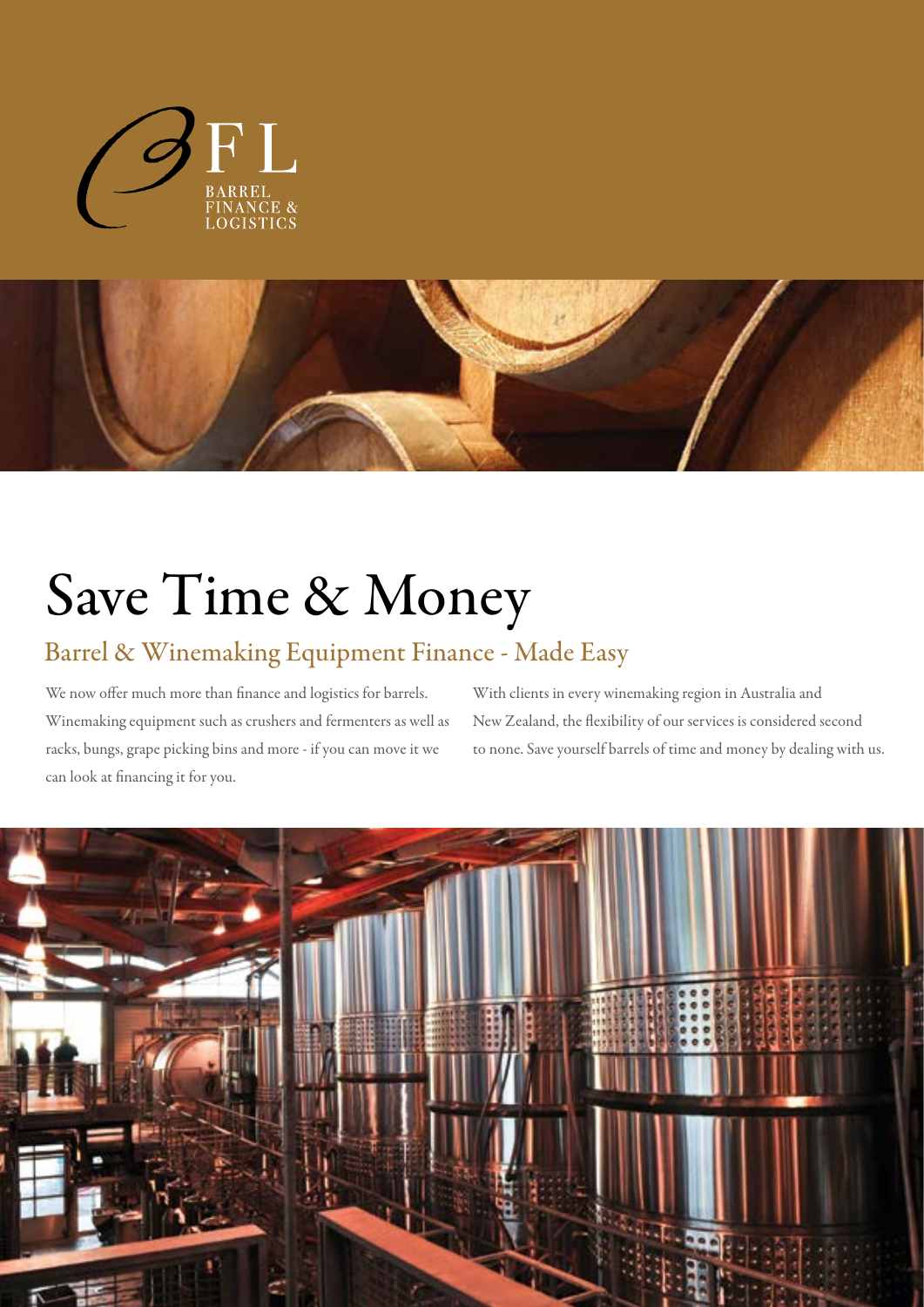

# Our Company

Established in 2003, our first vintage saw us finance 1,140 barrels across South Australia. In 2009 BFL expanded into New Zealand and our clientele has continued growing every year since. As of 2013 we finance over 17,000 barrels. As part of the ever changing wine industry, we have also begun financing other winery equipment too. Our staff have over 40 years' experience in the wine industry and are happy to provide expert help for all of your finance and logistics needs.

## One Solution to Your Finance Needs

Our business model is simple - you get to deal with one company, one invoice and one currency for all your barrels and equipment.

We give you an alternative to dealing with banks and other finance companies who don't understand the wine industry by working closely with you to structure a finance deal best suited to your needs and cash flow. With flexible terms we give you the option to make lump sum payments or even finalise the deal without incurring any penalties.

We use the barrels and equipment as security so there is no need for us to take security over your business or personal assets.

Our logistics service makes things simple. All you have to do is choose the barrels and equipment you need for your winery and on your behalf, BFL can:

- Negotiate the best possible prices on your barrels and equipment
- Place the orders for you
- Insure the selected items in your winery
- Communicate with coopers and other suppliers in relation to outstanding orders and keep you posted on expected delivery dates
- Attend to the supplier invoices they will come directly to us
- Organise and pay for customs clearance, duty and ultimate delivery to your winery
- Liaise with the cooper, manufacturer and/or insurer if any problems are experienced with the barrels and equipment

Bundling winery equipment as well as barrels into your finance deal allows you to free up working capital for your business.

"BFL makes the process so much easier – one invoice, no supplier hassles, competitive pricing. We have just completed our eighth vintage with BFL and are very happy with the service."

Graeme Tucker, Chief Financial Officer Grant Burge Wines, Barossa Valley, South Australia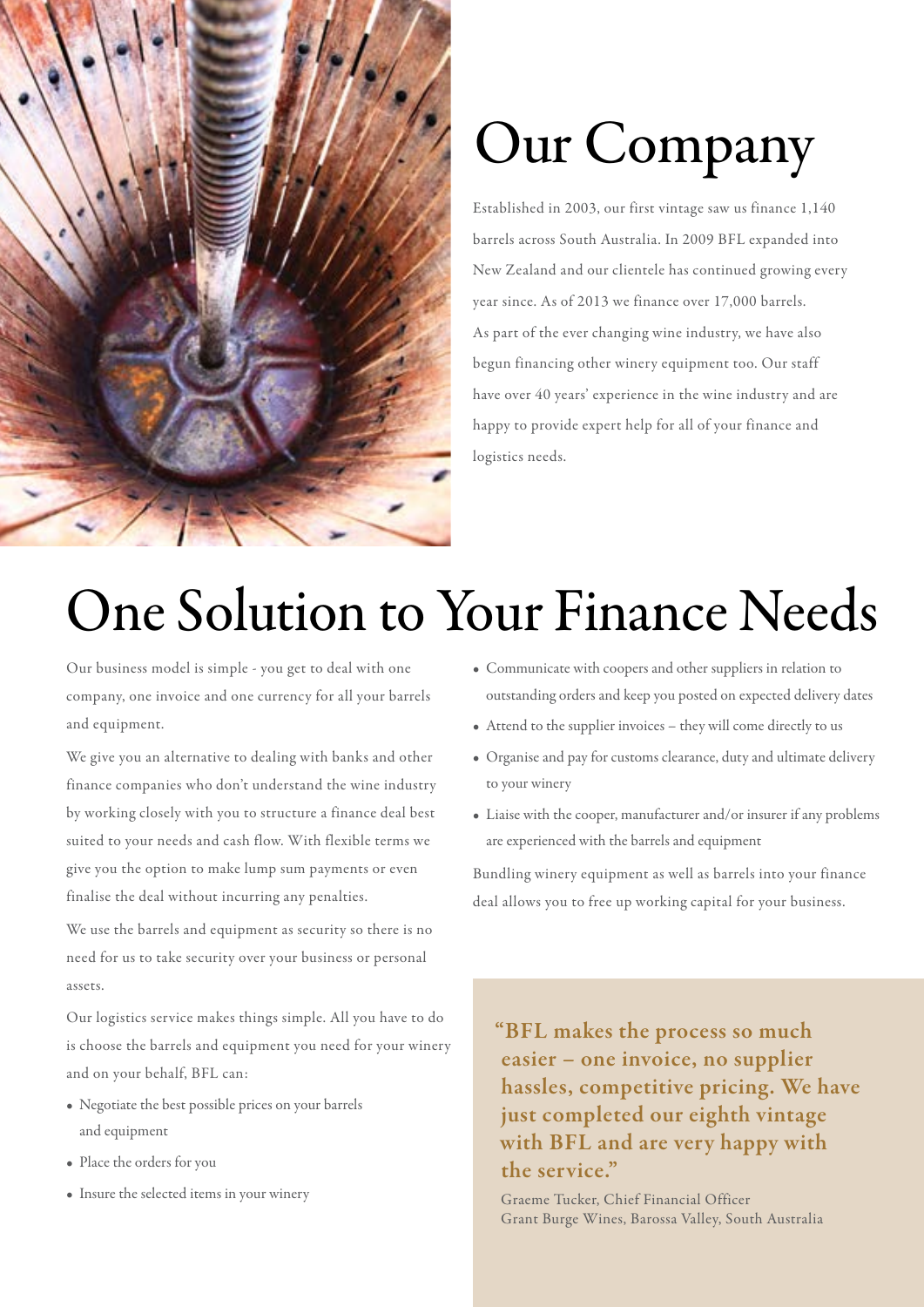# The Benefits of Renting

- Paying upfront to purchase expensive barrels and equipment can affect your cash reserves. And ending up with severely depreciated assets doesn't always do the business any good. Speak to your accountant for further information.
- Payments are fixed in \$AUD for the term of the rental period and there are no penalties for early settlement.
- BFL manages freight, customs clearance, insurance, foreign exchange payments and delivery directly to your winery.
- We do not require personal guarantees or security over personal or business assets.
- Renting or leasing equipment takes the strain off your cash flow. And it usually means a tax advantage and a healthy balance sheet.
- Rental payments don't usually appear as balance sheet liabilities. Instead, they are treated as an operating expense and may have taxation advantages. As an expense item, these payments can also fall outside of annual capital budget allocations. This may mean improved balance sheet ratios. If this idea appeals, then check with your accountant or legal advisor, and if it's right for you, we're ready and waiting.
- Every BFL rental is tailored specifically for you and the equipment your business needs. This means you get flexibility at every stage, so that each rental contract matches the 'useful life' of your equipment.